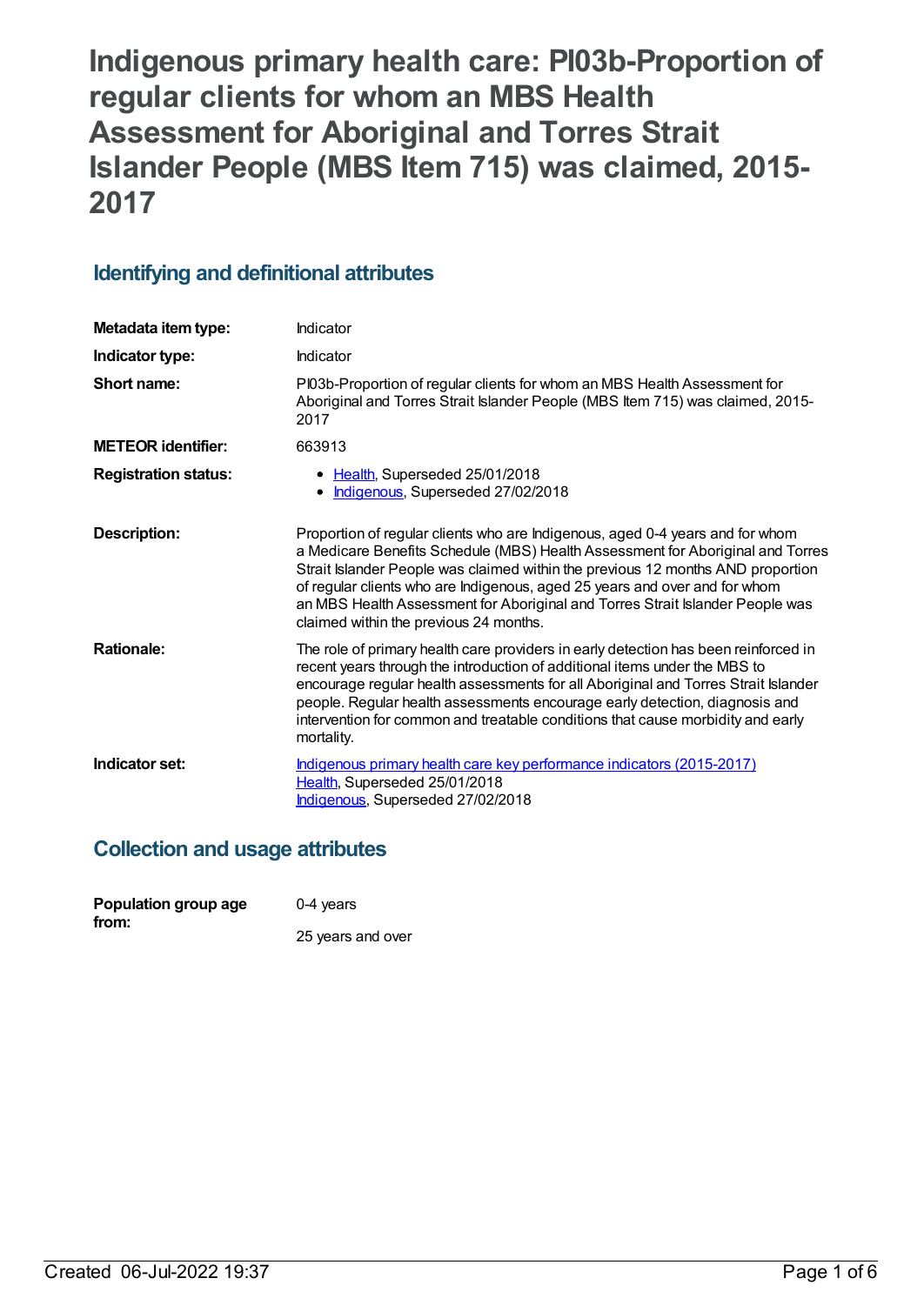| <b>Computation description:</b> | Proportion of regular clients who are Indigenous, aged 0-4 years and for whom an<br>MBS Health Assessment for Aboriginal and Torres Strait Islander People was<br>claimed within the previous 12 months AND proportion of regular clients who are<br>Indigenous, aged 25 years and over and for whom an MBS Health Assessment for<br>Aboriginal and Torres Strait Islander People was claimed within the previous 24<br>months.                                                                                                                                         |
|---------------------------------|-------------------------------------------------------------------------------------------------------------------------------------------------------------------------------------------------------------------------------------------------------------------------------------------------------------------------------------------------------------------------------------------------------------------------------------------------------------------------------------------------------------------------------------------------------------------------|
|                                 | 'Regular client' refers to a client of an Australian Government Department of Health-<br>funded primary health care service (that is required to report against the Indigenous<br>primary health care key performance indicators) who has an active medical record;<br>that is, a client who has attended the Department of Health-funded primary health<br>care service at least 3 times in 2 years.                                                                                                                                                                   |
|                                 | MBS Health Assessment for Aboriginal and Torres Strait Islander People<br>(MBS Item 715): A health assessment specifically available to all people of<br>Aboriginal and Torres Strait Islander descent which can be used for health<br>assessments across the age spectrum. The health assessment includes the<br>assessment of a patient's physical health, and psychological and social well-being.<br>It also assesses whether preventive health care and education should be offered to<br>the patient, to improve that patient's health and well-being (DoH 2013). |
|                                 | Presented as a percentage.                                                                                                                                                                                                                                                                                                                                                                                                                                                                                                                                              |
|                                 | Calculated separately for regular clients aged 0-4 years and 25 years and older.                                                                                                                                                                                                                                                                                                                                                                                                                                                                                        |
| <b>Computation:</b>             | (Numerator + Denominator) x 100                                                                                                                                                                                                                                                                                                                                                                                                                                                                                                                                         |
| Numerator:                      | Calculation A: Number of regular clients who are Indigenous, aged 0-4 years<br>and for whom an MBS Health Assessment for Aboriginal and Torres Strait Islander<br>People (MBS Item 715) was claimed within the previous 12 months.                                                                                                                                                                                                                                                                                                                                      |
|                                 | Calculation B: Number of regular clients who are Indigenous, aged 25 years and<br>over and for whom an MBS Health Assessment for Aboriginal and Torres Strait<br>Islander People (MBS Item 715) was claimed within the previous 24 months.                                                                                                                                                                                                                                                                                                                              |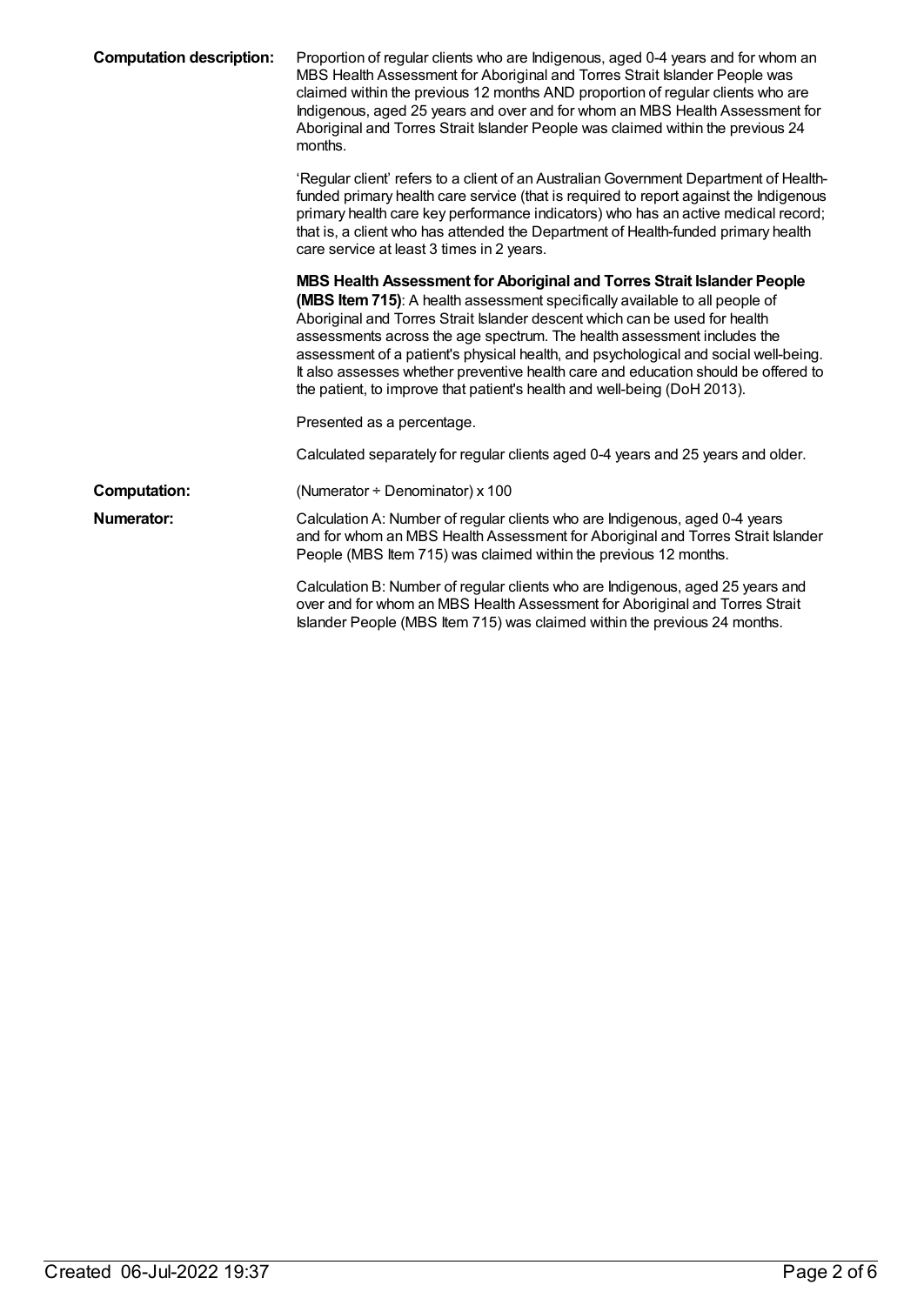[Person—Indigenous](https://meteor.aihw.gov.au/content/291036) status, code N

**Data Source**

[Indigenous](https://meteor.aihw.gov.au/content/430643) primary health care data collection

**NMDS / DSS**

[Indigenous](https://meteor.aihw.gov.au/content/585036) primary health care DSS 2015-17

**Data Element / Data Set**

[Person—age,](https://meteor.aihw.gov.au/content/303794) total years N[NN]

**Data Source**

[Indigenous](https://meteor.aihw.gov.au/content/430643) primary health care data collection

**NMDS / DSS**

[Indigenous](https://meteor.aihw.gov.au/content/585036) primary health care DSS 2015-17

**Data Element / Data Set**

[Person—regular](https://meteor.aihw.gov.au/content/436639) client indicator, yes/no code N

**Data Source**

[Indigenous](https://meteor.aihw.gov.au/content/430643) primary health care data collection

**NMDS / DSS**

[Indigenous](https://meteor.aihw.gov.au/content/585036) primary health care DSS 2015-17

**Data Element / Data Set**

Person-MBS Health Assessment for Aboriginal and Torres Strait Islander People (MBS Item 715) indicator, yes/no code N

### **Data Source**

[Indigenous](https://meteor.aihw.gov.au/content/430643) primary health care data collection

**NMDS / DSS**

[Indigenous](https://meteor.aihw.gov.au/content/585036) primary health care DSS 2015-17

#### **Denominator:** Calculation A: Total number of regular clients who are Indigenous and aged 0-4 years.

Calculation B: Total number of regular clients who are Indigenous and aged 25 years and over.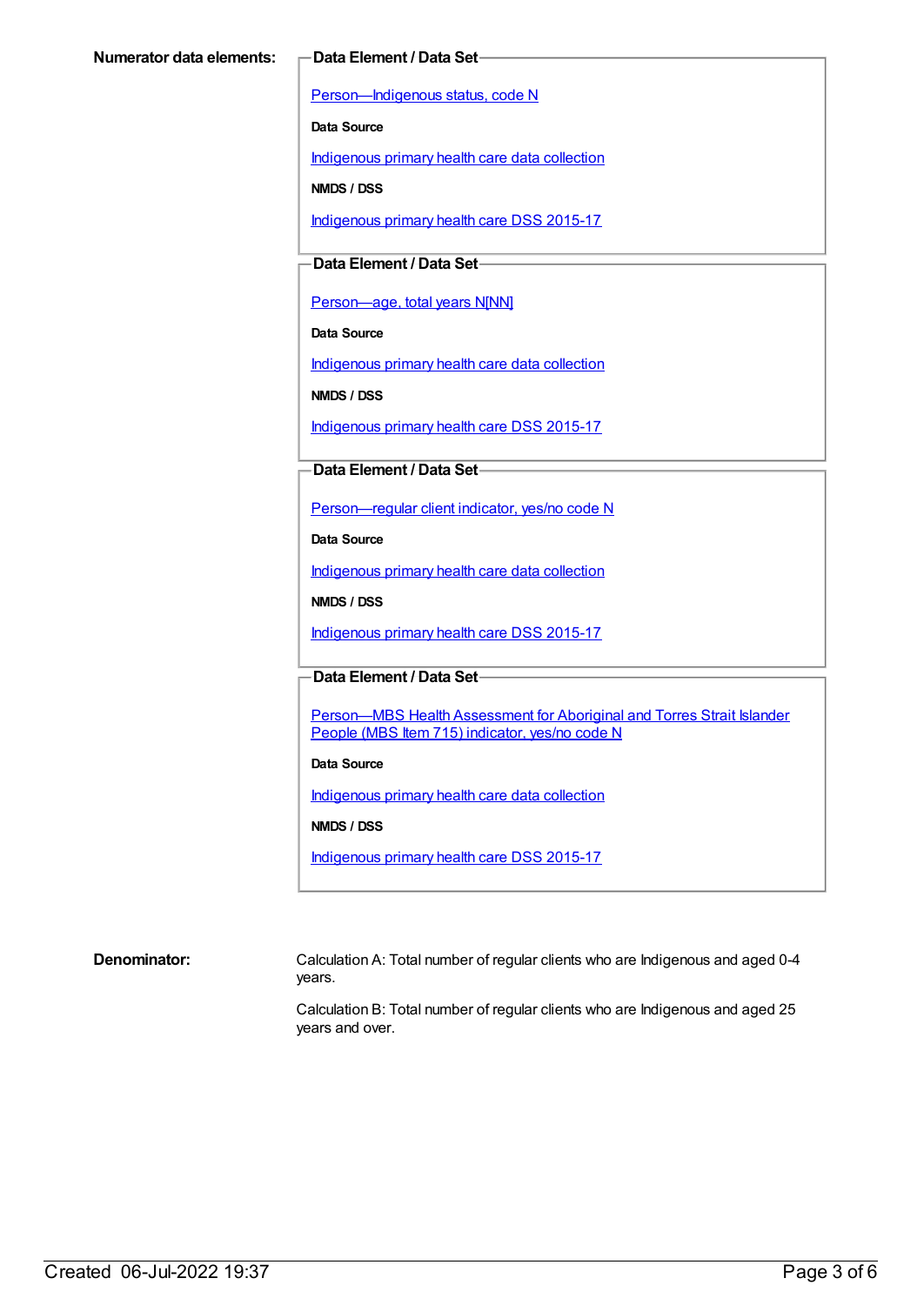| Denominator data<br>elements: | Data Element / Data Set-                       |
|-------------------------------|------------------------------------------------|
|                               | Person-Indigenous status, code N               |
|                               | Data Source                                    |
|                               | Indigenous primary health care data collection |
|                               | NMDS / DSS                                     |
|                               | Indigenous primary health care DSS 2015-17     |
|                               | Data Element / Data Set-                       |
|                               |                                                |
|                               | Person-age, total years N[NN]                  |
|                               | Data Source                                    |
|                               | Indigenous primary health care data collection |
|                               | NMDS / DSS                                     |
|                               | Indigenous primary health care DSS 2015-17     |
|                               | Data Element / Data Set-                       |
|                               | Person-regular client indicator, yes/no code N |
|                               | Data Source                                    |
|                               | Indigenous primary health care data collection |
|                               | NMDS / DSS                                     |
|                               | Indigenous primary health care DSS 2015-17     |
| Disaggregation:               | $1.$ Age:                                      |
|                               | $a)$ 0-4 years                                 |
|                               | b) 25-34 years                                 |
|                               | c) 35-44 years<br>d) 45-54 years               |
|                               | e) 55-64 years                                 |
|                               | f) 65 years and over                           |

- 2. Sex (for those 25 years and over):
- a) Male
- b) Female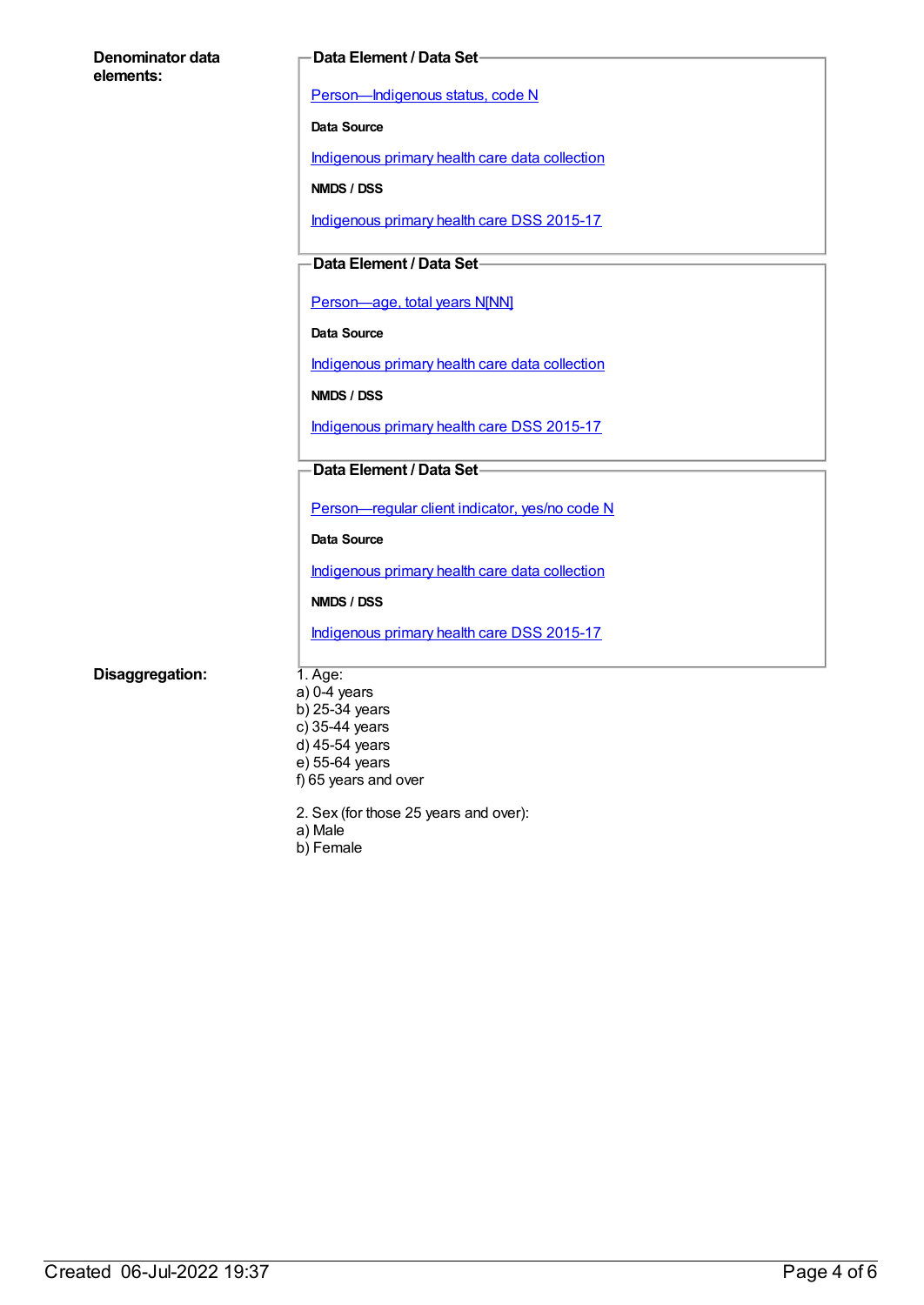| <b>Disaggregation data</b> |  |
|----------------------------|--|
| elements:                  |  |

### **Data Element / Data Set**

[Person—sex,](https://meteor.aihw.gov.au/content/287316) code N **Data Source** [Indigenous](https://meteor.aihw.gov.au/content/430643) primary health care data collection **NMDS / DSS** [Indigenous](https://meteor.aihw.gov.au/content/585036) primary health care DSS 2015-17 **Guide for use** Only for those aged 25 years and over. **Data Element / Data Set** [Person—age,](https://meteor.aihw.gov.au/content/303794) total years N[NN] **Data Source** [Indigenous](https://meteor.aihw.gov.au/content/430643) primary health care data collection **NMDS / DSS** [Indigenous](https://meteor.aihw.gov.au/content/585036) primary health care DSS 2015-17

## **Representational attributes**

| <b>Representation class:</b> | Percentage |
|------------------------------|------------|
| Data type:                   | Real       |
| Unit of measure:             | Person     |

## **Indicator conceptual framework**

| <b>Framework and</b> | Effective/Appropriate/Efficient |
|----------------------|---------------------------------|
| dimensions:          |                                 |

## **Data source attributes**

| Data sources: | Data Source                                    |
|---------------|------------------------------------------------|
|               | Indigenous primary health care data collection |
|               | Frequency                                      |
|               | 6 monthly                                      |
|               | Data custodian                                 |
|               | Australian Institute of Health and Welfare.    |

# **Source and reference attributes**

**Submitting organisation:** Australian Institute of Health and Welfare